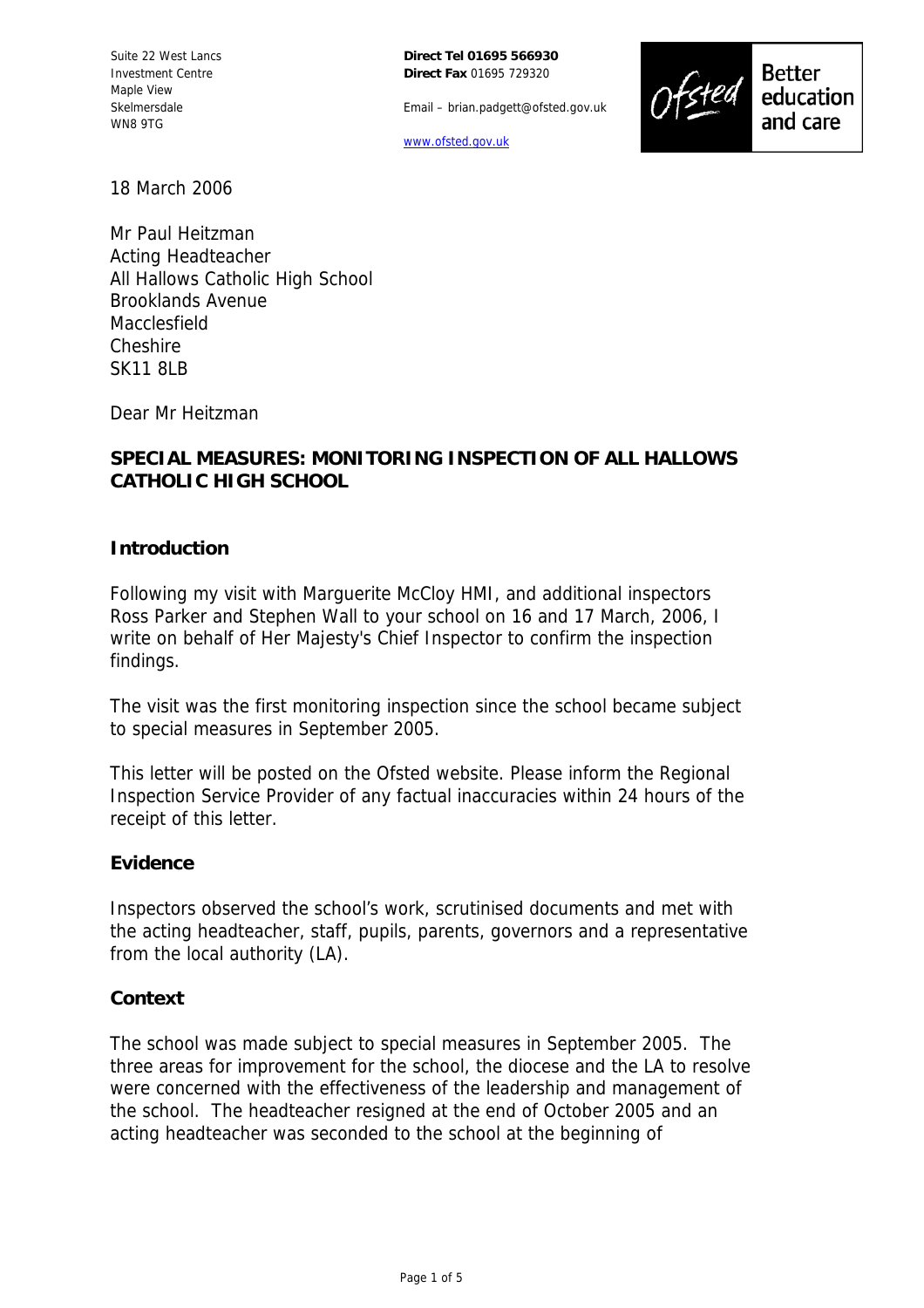

November. A new permanent headteacher has been appointed to take up the post in September 2006.

## **Achievement and standards**

Pupils' achievement continues to be satisfactory. They enter the school with above average standards from their primary schools, standards remain above average at the end of Key Stage 3, and pupils go on to attain good results at general certificate of secondary education GCSE. Standards are consistently above average with only minor fluctuations from year to year. Results in the national tests at Key Stage 3 in 2005, for example, were slightly higher than they were in 2004. There are variations in the performance of pupils in different subjects, and pupils usually do better in English than in mathematics or science but the differences are not a major concern. However, standards in information and communication technology (ICT) are low and have been so for several years. Girls generally achieve better than boys. In some subjects, such as English, design and technology, art and physical education, pupils consistently perform well at GCSE.

Standards in the sixth form are high and students achieve well.

## **Personal development and well-being**

The inspection report made it clear that the substantial majority of pupils and students enjoy school, behave well and feel safe. This situation is unchanged. However, a minority of pupils and parents were concerned about disruption in lessons and bullying. This situation has improved. Management makes a concerted and co-ordinated effort to deal with inappropriate behaviour and this is working. Behaviour in the crowded conditions of the dining hall is considerate. Behaviour management is improving in lessons and the few pupils with poor attitudes are being won round. These improvements have made a tangible difference to how many pupils feel about the school. Their pride in their work and in their school is growing. Their involvement in setting personal curriculum targets is helping them become more responsible about their learning and raising their expectations. The views of pupils are now more formally recognised and much progress has been made in creating an effective school council. For example, pupils and students played a full part in the appointment of the new headteacher. Students in the sixth form have very mature and responsible attitudes. Although pupils, parents and teachers report significant improvements in behaviour, there is still progress to be made. Standards of dress, movement around the school, inappropriate behaviour in lessons and pride in the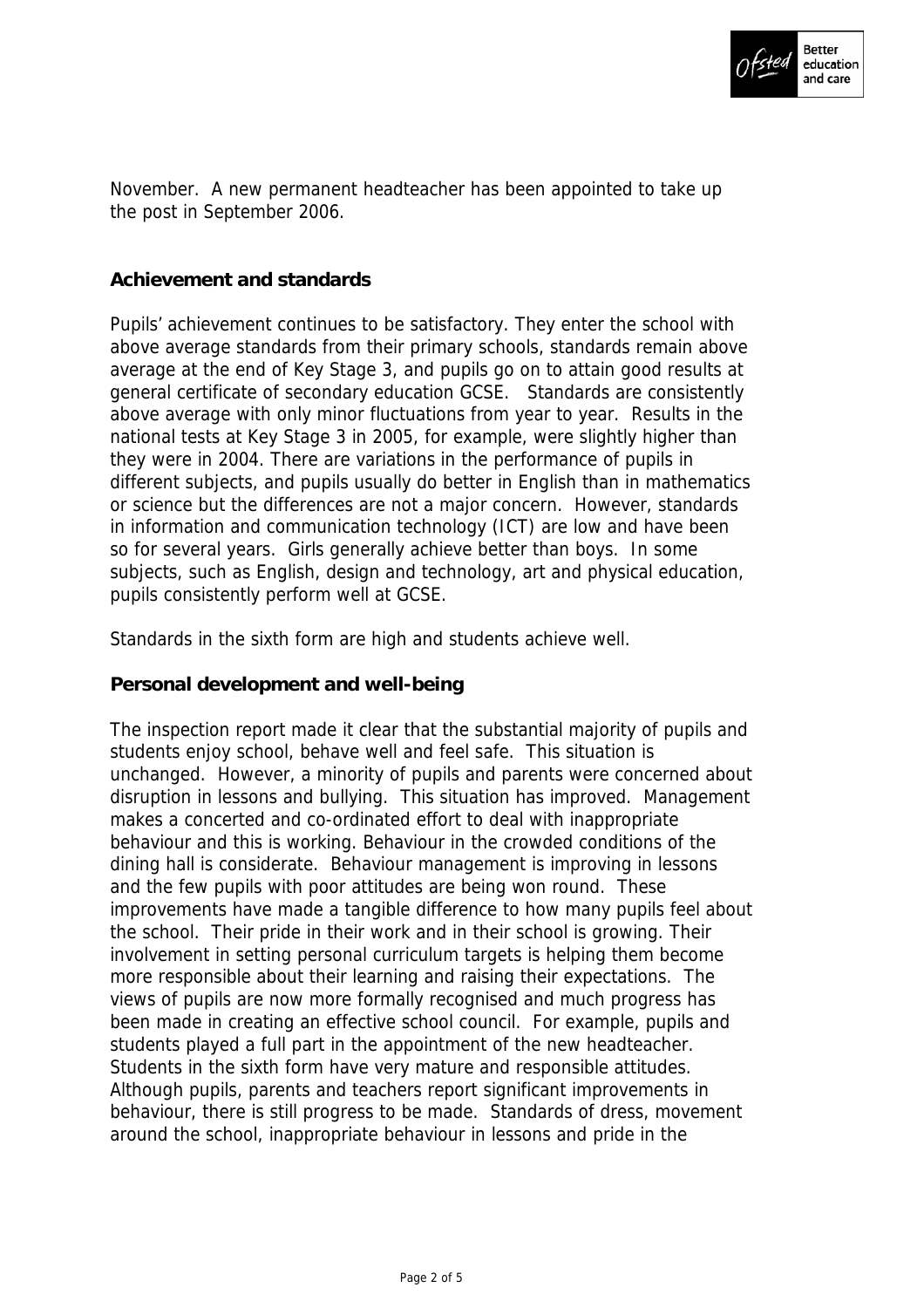

presentation of work are all areas where the pupils and staff accept that, although things are much better, they are not yet good enough.

Attendance, in particular the recording and action on absence and late arrival, is an issue for the school to deal with. Current procedures are inadequate.

# **Quality of provision**

The quality of teaching and learning is satisfactory, overall. This is broadly unchanged from the September 2005 judgement, but inspectors saw improved aspects of teaching and learning, and the quality of teaching and learning in the sixth form was good and sometimes outstanding. Inconsistency in the quality of teaching and learning and the absence of a coherent strategy to deal with this was a significant weakness during the September 2005 inspection. The problem remains, because the range of effectiveness of lessons during this visit spanned the spectrum from inadequate to excellent. However, the whole staff is involved in a debate about teaching and learning and working parties of teachers from different subject departments are looking at a range of strategies for improving practice. This debate, along with the universal use of assessment and individual targets for pupils, is proving a powerful management tool for improvement. Teachers are engaging in the debate with enthusiasm and are more unified and motivated. This is gradually having an effect on practice in lessons and on pupils' learning. Teaching continues to show many strengths, but some of the weaknesses are still evident. Amongst these, the degree of challenge for the more able and the limited use of teaching to promote pupils' involvement and independence are amongst the most important. There is very little use of ICT in lessons to make learning more interesting and exciting. Generally, teachers are aiming their teaching at the middle ability groups in each lesson. They are not making full use of the information they now have from assessments to tailor work more closely to pupils' levels of knowledge and understanding.

The curriculum was not an aspect picked out for improvement in the September 2005 inspection and it has not been a major focus for management action. The lack of provision for ICT has not been resolved, and awaits the move to the new building at the end of summer for full resolution. There has been curriculum development in the sixth form, to broaden the range of vocational courses at the request of students. Managers are now working more closely with the town's college in the students' interests.

The school has made good progress in improving the quality of care, guidance and support for pupils. The introduction of targets for pupils has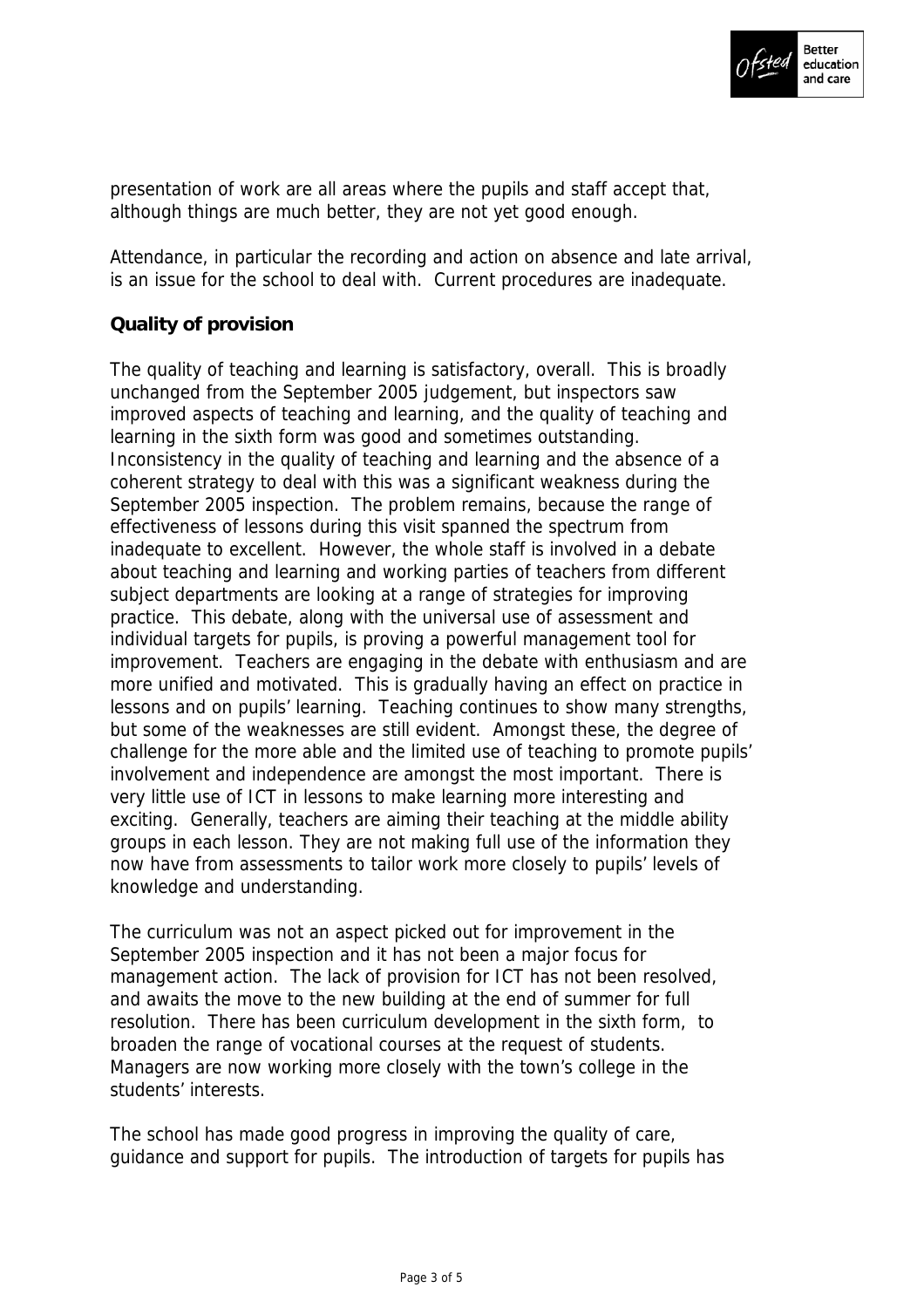

made a radical improvement to the guidance that teachers offer to pupils. Without exception, all pupils were able to show and discuss their targets with inspectors. The commitment of staff to the pupils noted in the September 2005 inspection is undiminished. However, because of the clear and coordinated management of pastoral care, aimed at improving behaviour through the consistent management of behaviour, teachers are now more effective and more confident about dealing with the low-level disruption to lessons that has occurred in the past. Senior and middle management are also working effectively with the most difficult and vulnerable pupils, and they are having success in modifying their behaviour and re-focusing them on learning. Management systems for updating registration information for pupils who arrive later in the day are not effective.

# **Leadership and management**

The acting headteacher has demonstrated outstanding leadership and management. He has effected a remarkable change in the morale and confidence of management and staff at all levels. Communication has been improved. Parents and teachers feel much more involved and informed in the school and its development. Staff, pupils and students, parents, governors and staff of the LA speak of an enthusiasm for change. While acknowledging that it will take time for all the initiatives to come to fruition and lead to the sustained higher achievement of pupils, there is an unmistakable energy for improvement in the school. All stakeholders have been involved in audit and planning and the school has an accurate and realistic understanding of its strengths and weaknesses. School development plans are good, and clearly aimed at removing the causes of special measures. The school's senior leaders, many of whom were newly appointed at the time of the September inspection, work as a unified team and middle managers and teachers have confidence in their ability to follow through on developments from inception to practice. Subject leaders and pastoral managers, for long used to a lack of co-ordination and direction, relish the prospect of moving the school forward and are taking positive steps to do so. The leadership and management of the sixth form are good. Governors have also risen well to the challenge of being made subject to special measures. This is best seen in their rigorous and inclusive approach to appointing the new headteacher. Following the lead of the acting headteacher and under the guidance of the LA they have built confidence and capacity to sustain improvement by setting up strong systems of management. The capacity for improvement is good.